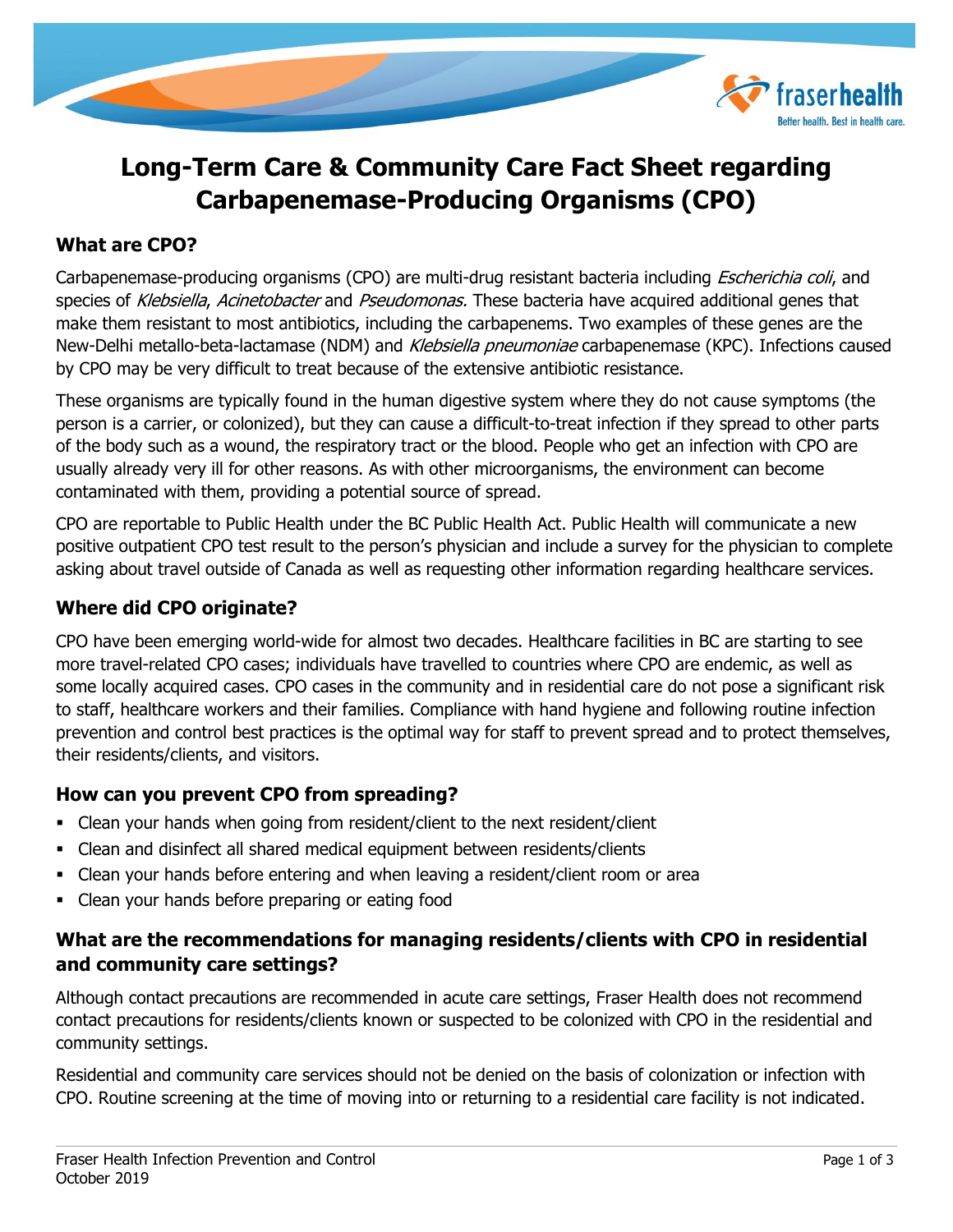

Community settings include home care and non-acute care outpatient clinics. Residential care facilities are considered a resident's home. In these settings, the following infection control best practices for managing residents/clients with CPO are recommended:

| <b>Infection</b><br><b>Prevention and</b><br><b>Control</b><br><b>Practices</b> | • Follow routine practices with risk assessment for personal protective equipment including:<br>Urinary or fecal incontinence<br>$\circ$<br>Behavioral problems (e.g. wandering with risk of contaminating the environment)<br>$\circ$<br>Ostomy<br>$\circ$<br>Handling invasive devices such as Foley catheters, etc.<br>$\circ$<br>Splash-generating activity<br>$\circ$<br>Dedicate reusable resident/client care equipment where possible<br>$\bullet$<br>Shared non-critical equipment must be cleaned and disinfected between resident/client uses<br>• If the resident uses a urinal or bedpan, use a washer/disinfector or macerator unit to<br>dispose of contents<br>If a washer/disinfector or macerator unit is not available, use closed systems such as<br>$\bullet$<br>disposable bags (e.g. HYGIE® bags). |
|---------------------------------------------------------------------------------|---------------------------------------------------------------------------------------------------------------------------------------------------------------------------------------------------------------------------------------------------------------------------------------------------------------------------------------------------------------------------------------------------------------------------------------------------------------------------------------------------------------------------------------------------------------------------------------------------------------------------------------------------------------------------------------------------------------------------------------------------------------------------------------------------------------------------|
| <b>Accommodation</b>                                                            | Where possible, accommodate resident in a single occupancy room with dedicated toileting<br>If a single occupancy room is not available, select roommates:<br>$\bullet$<br>$\circ$ Who do not have a urinary catheter or require frequent catheterization AND<br>Such that either the resident with CPO or the roommate(s) are not ambulating and/or<br>sharing the washroom<br>Room sharing is also possible if all roommates have the same type of carbapenemase<br>$\bullet$<br>gene (for example, a Klebsiella spp. carrier with KPC may share their room with a resident<br>who is an E. coli carrier with KPC); consult the IPC specialist before placing residents.                                                                                                                                                |
| <b>Residents'</b><br>personal care                                              | Ensure proper personal hygiene (bath/shower or sponge bath) in compliance with the<br>$\bullet$<br>facility's established procedures<br>Ensure that the sheets, the bedding and the resident's clothes are changed regularly, in<br>$\bullet$<br>compliance with the facility's established procedures<br>Reserve all personal hygiene products and any barrier creams used for bedsores for the<br>$\bullet$<br>resident's exclusive use<br>Ensure the resident's hands are cleaned using alcohol-based hand rub (ABHR) or soap and<br>$\bullet$<br>water, especially after they use the toilet, before meals and before leaving their room.                                                                                                                                                                             |
| <b>Hand Hygiene</b>                                                             | Clean your hands according to the 4 Moments of Hand Hygiene<br>$\bullet$<br>Educate and support residents/clients to clean their hands before meals and after toileting<br>Hand hygiene sinks shall be dedicated for hand washing only<br>٠<br>Body fluids and bath water should be disposed of in appropriate locations (soiled utility<br>sinks, macerators, etc.), not into hand hygiene sinks.                                                                                                                                                                                                                                                                                                                                                                                                                        |
| <b>Environmental</b><br><b>Cleaning and</b><br><b>Furnishings</b>               | Follow routine environmental cleaning and disinfecting protocols using hospital grade<br>$\bullet$<br>cleaning and disinfectant products<br>Follow routine processes for bath tub/shower disinfection<br>Follow routine processes for bed and bedframe cleaning<br>٠                                                                                                                                                                                                                                                                                                                                                                                                                                                                                                                                                      |